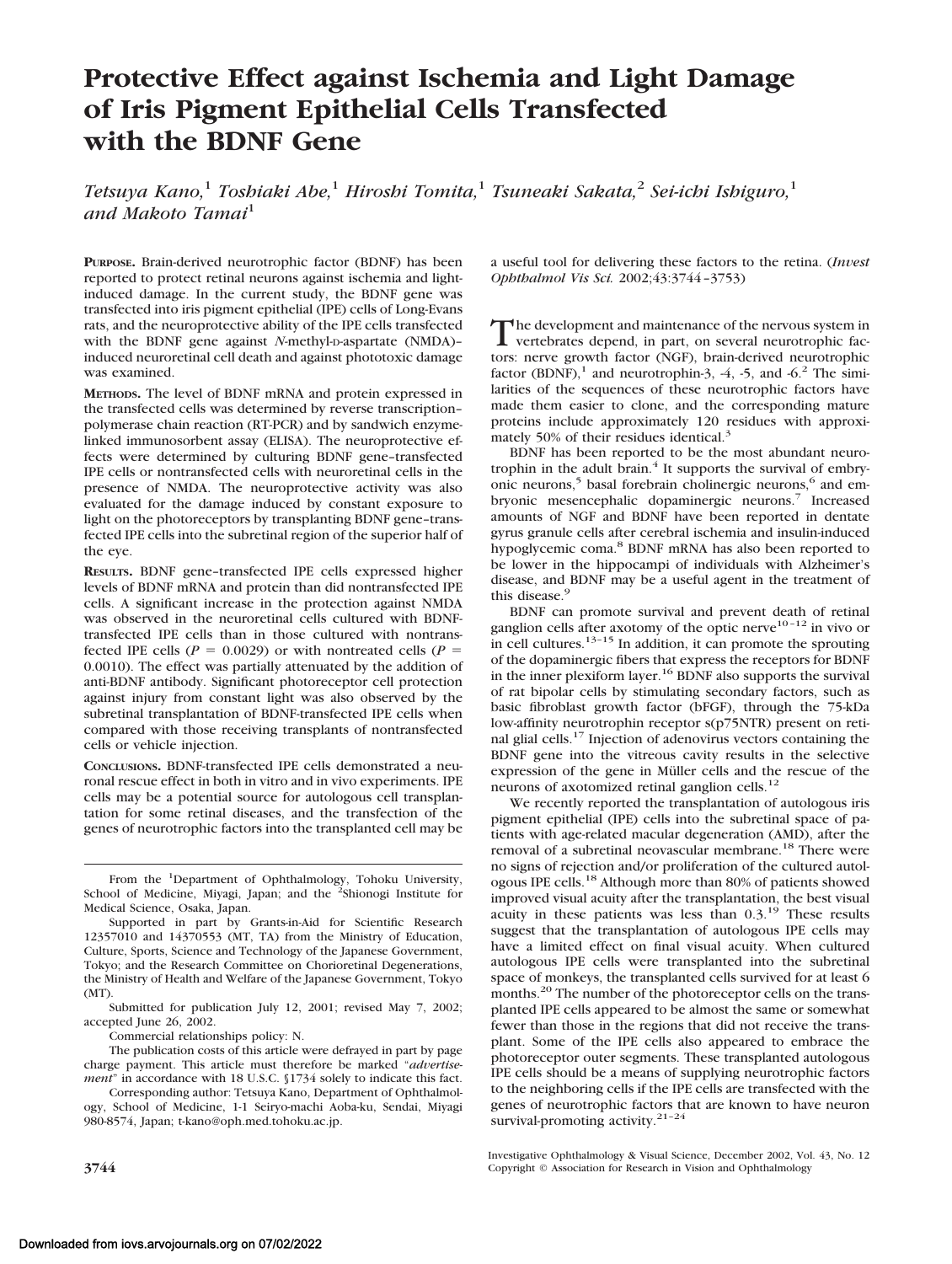To determine whether this was possible, we used a lipofection technique to transfect a rat BDNF cDNA directed by a mammalian promoter into rat IPE cells (BDNF-IPE). We then examined the expression of BDNF in the transfected cells and investigated whether cocultures of BDNF-IPE cells protects neuroretinal cells against *N*-methyl-D-aspartate (NMDA)-induced neurotoxicity. We also determined whether the subretinal transplantation of the transfected cells protects photoreceptor cells against light-induced damage.

#### **MATERIALS AND METHODS**

## **Preparation of Cultured Rat IPE Cells**

IPE cell cultures were established with a slight modification of the method used for RPE cells.<sup>25</sup> In brief, eyes of Long-Evans rat were enucleated, and the anterior segment was separated from the lens and vitreous at the posterior surface of the iris. The iris was removed from the anterior segment and incubated in a solution containing 0.25% trypsin-0.2% EDTA (1:250; Gibco BRL, Grand Island, NY) for 20 minutes at 37°C. Each iris was then placed in growth medium containing Ham's F-12 (Gibco BRL) supplemented with 20% fetal bovine serum (FBS) and antibiotics (100 U penicillin, 0.1 mg streptomycin, and 0.25  $\mu$ g amphotericin B per milliliter of medium). The IPE cells were gently brushed and separated from the stroma with a Pasteur pipette. The isolated cells were collected into a conical centrifuge tube, centrifuged at 1000*g*, and washed with growth medium. With a Pasteur pipette, the IPE cells were dissociated mechanically into a single cell suspension and placed in growth medium. The medium was changed every 3 days. The cells were passaged in CTC solution (collagenase 6 U/mL, 0.1% trypsin, 2% chicken serum, and 4 mM EDTA).<sup>26</sup>

Cells showing confluent conditions were used in all experiments. These cells were first examined with anti-pancytokeratin (a monoclonal antibody mixture; Sigma, St. Louis, MO) to confirm that the cells were epithelial in origin. The number of cells was determined with a Burke-Turk hemocytometer. Phase-contrast photographs of each culture were obtained (IMT-2 camera; Olympus, Tokyo, Japan).

#### **Preparation of Rat Primary Neuroretinal Cells**

Primary retinal neuronal cells were established from mechanically separated retinas of eyes of fetal Wistar rats (gestation, 17-20 days).<sup>27</sup> The tissues were filtered through a nylon mesh (Becton Dickinson Labware, Franklin Lakes, NJ) after mincing with a razor blade, and plated as single-cell suspensions on plastic dishes (1.0  $\times$  10<sup>4</sup> cells/well, poly-L-lysine coated; Becton Dickinson Labware) in growth medium containing Eagle's minimum essential medium (Sigma) supplemented with 10% FBS, antibiotics, and 2 mM glutamine. The cultures were incubated at 37°C, and the medium was changed every 2 days. After 4 days in culture, the cell division of nonneuronal cells was stopped by the addition of  $10^{-5}$  M cytosine arabinoside. These cultures were then continued for 8 to 10 days under the same conditions. Retinal neuronal cultures of isolated cells and cell clusters were used for the experiments.

#### **Construction of Vector DNA and BDNF cDNA and Transfection of Plasmid DNA**

BDNF cDNA, which was generously supplied by Atsushi Takeda, (Department of Neurology, Tohoku University)<sup>28</sup> was inserted into the plasmid vector pGEM3S $\alpha$ , which had G418 for an anti-geneticin antibody and a strong mammalian promoter (SRa) just upstream of the multiple cloning site, by a method reported previously.<sup>29</sup> The constructed plasmid was transfected into rat IPE cells with a lipofection technique (Gibco BRL). Briefly, IPE cells at passage 4 were incubated at  $37^{\circ}$ C in a CO<sub>2</sub> incubator until the cells reached 50% to 80% confluence in 35-mm tissue culture plates. The two solutions, A  $(1-2 \mu g)$  of DNA in 100  $\mu$ L serum-free Ham's F-12) and B (2-25  $\mu$ L regent [Lipofectoamine; Gibco BRL] in 100  $\mu$ L serum-free Ham's F-12), were mixed

gently and incubated at room temperature (RT) for 45 minutes. After the IPE cells were incubated with the complexes for 5 hours at 37°C, those that had been transfected by BDNF cDNA (BDNF-IPE) were selected and cultured with geneticin (400 ng/mL; Gibco BRL).

After the transfection into the IPE cells, the gene and protein expression of BDNF was examined. For control, we used nontransfected cultured IPE (N-IPE) cells.

#### **Cell Viability Curves of N-IPE Cells**

The survival of N-IPE cells was determined by a cell proliferation assay (Cell titer96 AQueous one solution; Promega Co., Madison, WI). N-IPE cells  $(8 \times 10^3/\text{well})$  were plated in 96-well plates and incubated at  $37^{\circ}$ C for 24 hours. Then, 20  $\mu$ L of a solution composed of the novel tetrazolium compound MTS and an electron-coupling reagent, phenazine ethosulfate (PES), was added to each well. After 1 hour of incubation, cell survival was determined by measuring the reduced absorbance value at 490 nm.

#### **RT-PCR and Quantification of BDNF Gene Expression**

mRNA was extracted from BDNF cDNA–transfected IPE cells or from nontransfected cells using oligo dT cellulose (Pharmacia Biotech Inc., Uppsala, Sweden).<sup>25</sup> First, single-strand cDNA was generated by random hexadeoxynucleotides. PCR was performed with a thermocycler (Perkin Elmer, Wellesley, MA) on 50  $\mu$ L reaction mixture; 20  $\mu$ M of each primer; 200 mM each of dATP, dCTP, dGTP, and dTTP; 50 mM KCl; 10 mM Tris-Cl (pH 8.3); 1.5 mM  $MgCl<sub>2</sub>$  and 0.001% gelatin; and 2.5 U *Taq* polymerase. The number of reaction cycles was 25, 28, 30, 33, and 35. The temperatures for PCR were 94°C for 1 minute of denaturation, 60°C for 2 minutes of annealing, and 72°C for 2 minutes of polymerization. Amplified DNA was separated in a 1.5% agarose gel (SeaKem; FMC BioProducts, Rockland, ME) containing 0.05 mg/mL ethidium bromide.

To quantify the changes of expression the BDNF gene in BDNF-IPE cells at different passages, semiquantitative RT-PCR was performed.<sup>30</sup> Briefly, after confirming that the PCR products were increasing exponentially under the described PCR cycles, the density of each PCR product was compared with that of  $\beta$ -actin by computer (Gel Doc software; Bio-Rad, Hercules CA), and the ratio of BDNF to  $\beta$ -actin was calculated.

#### **Primer Preparation**

The primer sets used to amplify the rat BDNF gene<sup>31</sup> and  $\beta$ -actin were<sup>25</sup>: for BDNF, 5'-GGAATTCCAGAGTGATGACC-3' and 5'-GGAATTCCTC-CACTATCTTC-3' yielding a product of 359 bp; and for  $\beta$ -actin, 5'-CTACAATGAGCTGCGTGTGG-3' and 5'-CGGTGAGGATCTTCATGAGG-3' yielding a product of 313 bp.

#### **Immunohistochemistry**

Cytokeratin immunocytochemistry was performed by preincubating the IPE cells in 0.3% hydrogen peroxide in phosphate-buffered saline (PBS) for 20 minutes at RT.<sup>32</sup> The IPE cells were incubated with anti-cytokeratin overnight at 4°C and then incubated with the peroxidase-labeled second antibody (goat anti-mouse) in Tween (Tw)-PBS and 2% FBS for 30 minutes at RT. After incubation with the second antibody, the color was developed by 3-amino-9-ethylcarbazole (AEC; Dako, Tokyo, Japan). Control slides were made by adding mouse IgG instead of the first antibody to the incubation mixture containing Tw-PBS and 2% FBS.

#### **Quantification of BDNF Expression**

The changes of BDNF protein translation were quantified by sandwich enzyme-linked immunosorbent assay (ELISA; Promega Co.).<sup>33</sup> First, 96-well plates were coated with anti-BDNF monoclonal antibody (1 mg/mL). Different amounts of supernatant or cell homogenates of the BDNF-IPE or N-IPE cells were applied on the anti-BDNF monoclonal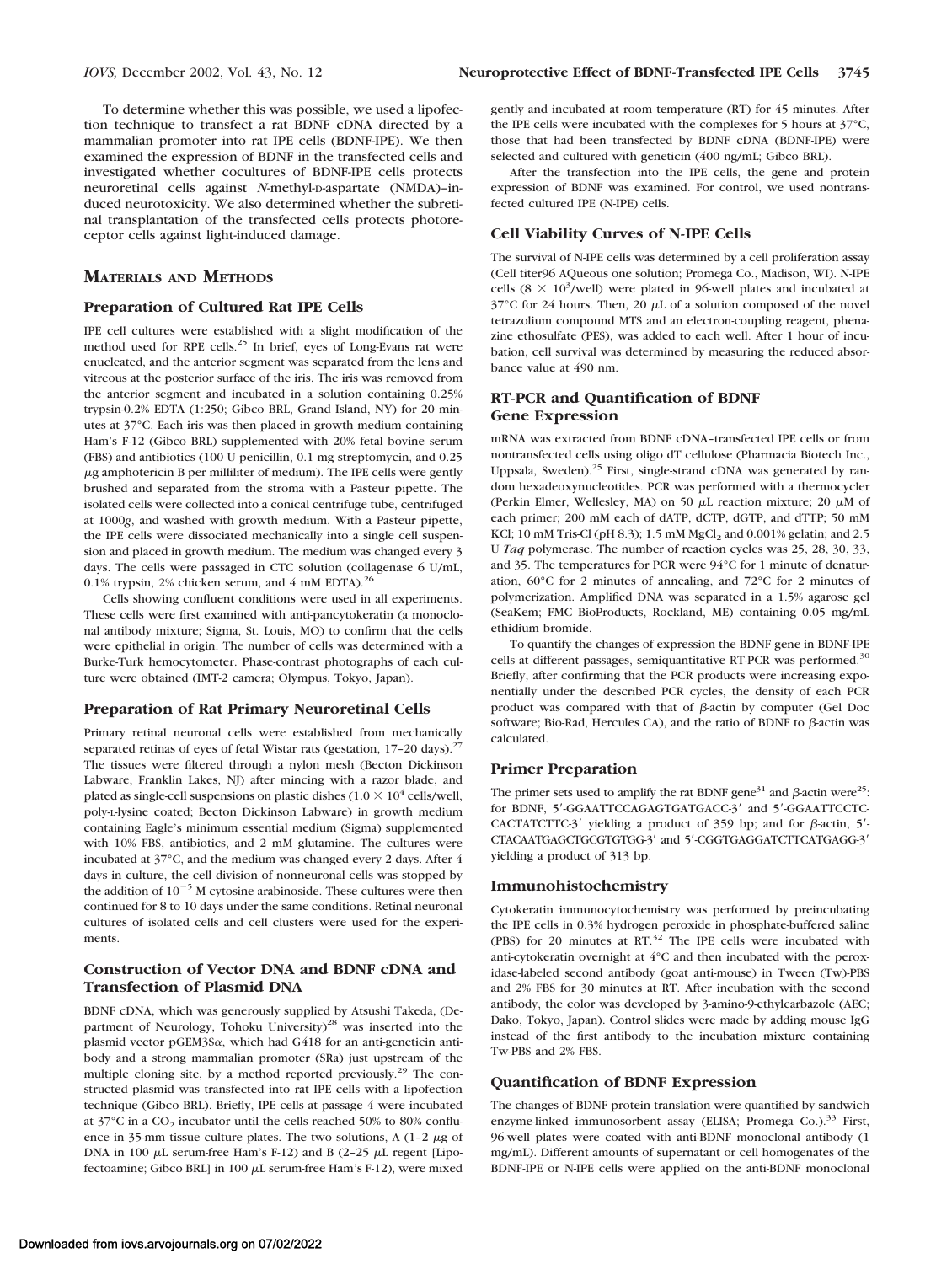antibody–coated plates. The captured BDNF was detected by chicken polyclonal anti-BDNF antibody (pAb; 1 mg/mL). After washing, the amount of specifically bound BDNF pAb was then detected with a species-specific anti-IgY antibody conjugated to horseradish peroxidase (HRP) as a tertiary reactant. Unbound conjugates were removed by washing, and after incubation with a chromogenic substrate, the color change was measured. The amount of BDNF (0–500 pg/mL) in the test solution was proportional to the color generated in the oxidation-reduction reaction. The protein concentration was assayed with a protein assay kit (Pierce, Rockford, IL). Independent experiments were performed three times.

#### **Evaluation of Neuroprotection**

The neurotrophic effects of BDNF on the retinal cultures were quantitatively assessed by combining cultures of BDNF-IPE or N-IPE cells with and rat neuroretinal cells. The trypan blue exclusion method was used to detect live cells.<sup>27</sup> BDNF-IPE and control IPE cells were cultured on permeable membranes (Intercell TP substrate; Kurabou, Osaka, Japan) on  $0.45$ - $\mu$ m microporous cellulose filters at  $37^{\circ}$ C for 1 week until just confluent and were then cocultured with rat retinal cells for 3 hours in Eagle's minimum essential medium with 10% FBS before drug application (precombination). The primary rat retinal cell culture was exposed to NMDA (1 mM) for 10 minutes, and further incubation was performed after washing out NMDA.

The effect of BDNF-IPE or N-IPE cells was examined by the combined culture method. BDNF-IPE or N-IPE cells were cocultured with the rat retinal cells for 1 hour after the addition of NMDA. The cells were then stained with 1.5% trypan blue solution at RT for 10 minutes and fixed with isotonic formalin (pH 7.0, 4°C). The fixed cultures were rinsed with Hanks' balanced salt solution (HBSS; BioWhittaker, Walkersville, MD) and examined by phase-contrast (VAREL contrast) microscopy (Carl-Zeiss, Oberkochen, Germany) at 400X. To determine the viability of the cells, more than 200 cells were counted, and the percentage viability was calculated as: number of unstained cells (viable cells)/total number of cells counted (viable cells  $+$  nonviable cells). Five experiments were performed and the mean  $\pm$  SD cell viability determined. Independent experiments were performed three times, and a representative data set is shown.

#### **Animals, Transplantation, and Histologic Procedures**

We injected BDNF-IPE and N-IPE cells into the superior subretinal space with a 30-gauge needle (Hamilton, Reno, NV). The needle passed through the sclera between the ora serrata and the equator into one eye of anesthetized, 6- to 8-week-old, male Sprague-Dawley (SD) rats. The number of cells transplanted was  $4 \times 10^4/2$   $\mu$ L. For the control, the same volume of HBSS was injected into the subretinal space. After 24 hours in the usual cyclic light (light–dark, 14:10 hours), the rats were placed in constant light at an illumination of 2000 to 2500 lux for 1 week. After constant exposure to light, the rats were killed by carbon dioxide. The eyes were enucleated, immersion fixed in a 4% paraformaldehyde, and embedded in paraffin wax. Tissue blocks were sectioned at  $3 \mu$ m along the anterior-posterior axis with the optic nerve head at the center, and the sections were stained with hematoxylineosin (H-E). The rats that were not exposed to light and those exposed to constant light for 1 week were examined in the same way. Each experiment was performed on at least five rats in each group.

All procedures were preformed in accordance with the ARVO Statement for the Use of Animals in Ophthalmic and Vision Research.

#### **Quantification of Photoreceptor Rescue**

We measured the thickness of the outer nuclear layer (ONL) on photographs of each retina to quantify the surviving photoreceptors. We transferred these photographs to a computer system with a microscope (model DC 100; Leica AG, Heerbrugg, Switzerland) and analyzed them by computer (IPLab software; Scanalytics, Inc. Fairfax VA). The loci in which the thickness of the ONL was measured were 600, 700, 800, 1300, 1400, 1500, 2000, 2100, and 2200  $\mu$ m along a line from the optic nerve head to the ora serrata through the hemisphere of the region of the transplantation (superior) and the region of nontransplantation (inferior). At each point, the ONL thickness was measured in five continuous sections. Histologic examination on the day after the transplantation showed the transplanted cells at the transplantation site, and only a slight retinal detachment was observed (data not shown). A large retinal detachment was detected in only one eye in histologic sections, and the eye was excluded from further analysis.

#### **Statistical Analysis**

Statistical significance was determined by the Bonferroni-Dunnett test.  $P < 0.05$  was considered to be statistically significant.

#### **RESULTS**

### **Rat IPE Cell Cultures and Transfection of BDNF cDNA**

Phase-contrast photographs of a newly isolated IPE cell culture and a culture at passage 4 of rat IPE cells are shown in Figures 1a and 1b, respectively. The cells at the indicated passage were used for transfection of BDNF cDNA. The IPE cells that were successfully transfected by the BDNF cDNA were selected by geneticin, because the plasmid vector DNA contained the antigeneticin antibody G418. Immunocytochemistry with cytokeratin of passaged BDNF-IPE cells (passage 5) confirmed that the cells selected by geneticin were epithelial in origin (Fig. 1c). The morphology of the cells was comparable to that of N-IPE cells.

Cell viability curves of N-IPE cells with geneticin are shown in Figure 2. With a concentration of 400 ng/mL of geneticin in the medium, N-IPE cells were completely killed within 7 days  $(n = 4)$ . We therefore selected the viable cells at a concentration of 400 ng/mL of geneticin in the medium.

#### **BDNF Expression**

As we reported, $30$  the degree of gene expression increased exponentially under the PCR procedures used (data not shown). The results of the gene expression of BDNF and  $\beta$ -actin at 30 cycles are shown in Figure 3. The quantities of each PCR product relative to  $\beta$ -actin at the same cycle were compared. The expression of the BDNF gene in the BDNF-IPE cells was higher than that in the N-IPE cells at any passage (passages 1, 3, 5, 7, and 10; Fig. 3). The expression of the BDNF gene in N-IPE cells shown in Figure 3 was at passage 10.

We also examined the amount of BDNF protein in both BDNF-IPE and N-IPE cells. These experiments were performed on cells at approximately passage 5, and we evaluated the BDNF concentration in the homogenates at passage 5 for illustration (Fig. 4, right). The expression of BDNF protein by the BDNF-IPE cells was also higher than that by N-IPE cells at any of the passages examined. Further, the BDNF protein in the supernatant after 72 hours of culture was higher in BDNF-IPE cells than in the N-IPE cells at passage 5 (Fig. 4, left).

#### **Neuroprotective Effect against NMDA-Induced Neurotoxicity**

The neuroprotective effect of BDNF-IPE cells against NMDAinduced neurotoxicity was quantitatively assessed by using the methods of combined cultures (Fig. 5a) and trypan blue exclusion. BDNF-IPE and N-IPE cells at passage 5 grew well on 0.45- $\mu$ m microporous cellulose filters,<sup>34</sup> and the combined cultures with primary rat neuroretinal cells also grew well. The neuroretinal cells just before the experimental procedures are shown in Figure 5b, and the NMDA-induced neurotoxicity in the retinal neurons is shown in Figure 5c. The percentage of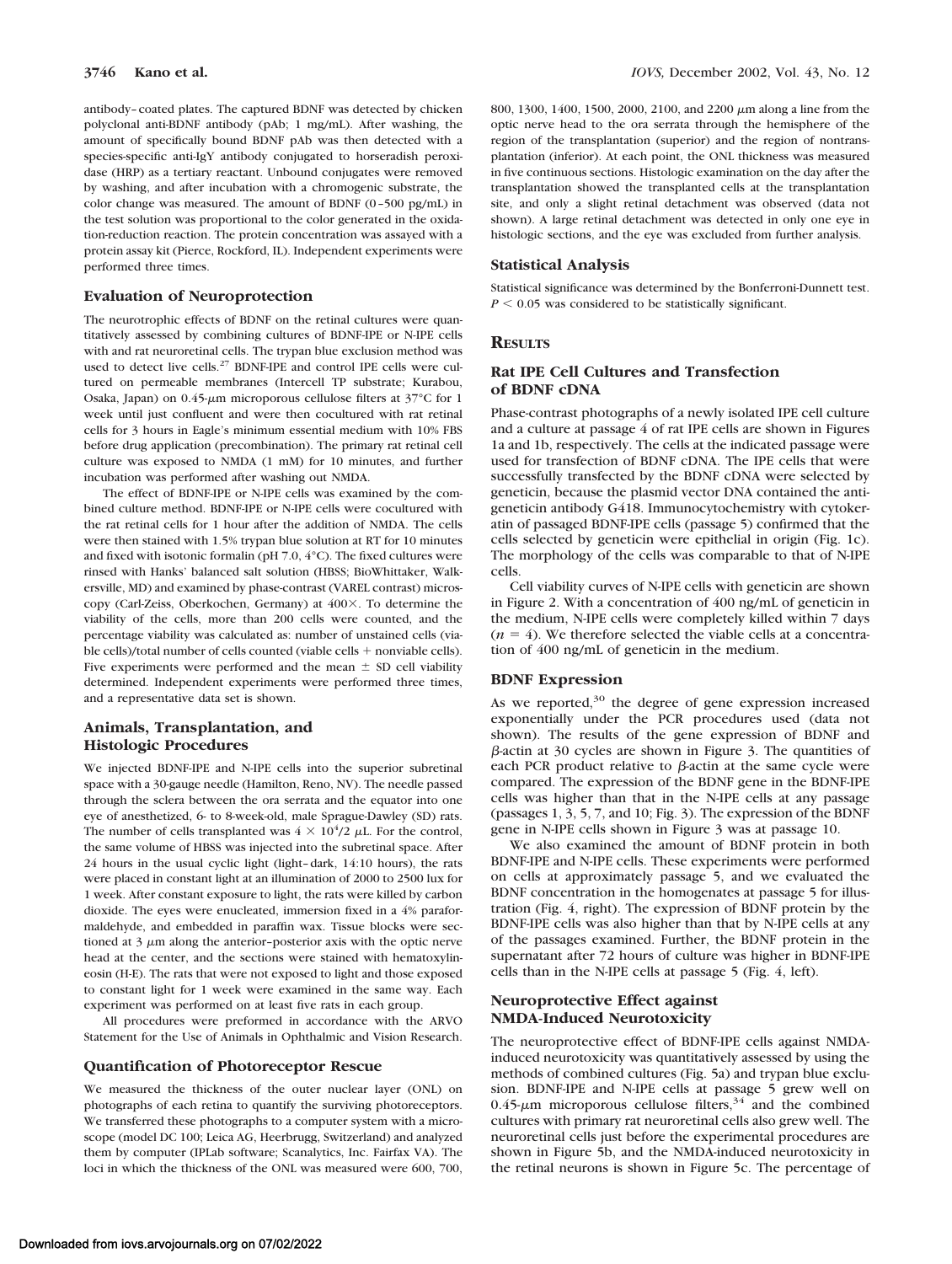

of rat IPE cell cultures. (**a**) Freshly isolated IPE cells and (**b**) cells at passage 4. (**c**) Immunocytochemistry with cytokeratin of BDNF-IPE cells at passage 5. Bar,  $100 \mu m$ .

**FIGURE 1.** Phase-contrast photographs

 $Bar = 100 \mu m$ 

viable cells decreased after exposure to NMDA (1 mM) for 10 minutes.

The effect of BDNF-IPE cells in inhibiting NMDA-induced neuroretinal cell death in the combined culture system is shown in Figure 5d. Addition of MK-801 (10 mM), a highly potent and selective noncompetitive NMDA receptor antagonist,<sup>35</sup> increased the number of neurons that survived NMDAinduced cell death.

The percentages of neuroretinal cells treated with MK-801 and NMDA or with NMDA alone that remained viable compared with the controls were 88.6%  $\pm$  2.30% and 66.6%  $\pm$ 9.07% (mean  $\pm$  SD;  $n = 5$ ), respectively. Of the cells exposed to NMDA in the combination culture of BDNF-IPE and N-IPE cells and those in the control cultures, the percentage viable was  $83.0\% \pm 9.30\%$  and  $68.4\% \pm 7.70\%$ , respectively. Statistical analysis demonstrated a significantly greater cell rescue in the BDNF-IPE cultures than in the NMDA-only  $(P = 0.001)$  or N-IPE cultures ( $P = 0.0029$ ; Fig. 6).

We also added anti-BDNF antibody  $(0.1 \mu g/mL)$  to the cultures. The effect of BDNF-IPE cells was reduced to 77.6%  $\pm$ 

8.41% by the anti-BDNF antibody, although the effect was not significant when compared with that of BDNF-IPE cells ( $P =$ 0.242). When both NMDA and MK-801 were applied, the cell viability was  $83.0\% \pm 2.00\%$ , which was close to the control level.

#### **Photoreceptor Rescue**

By comparing the thickness of the ONL at 600, 700, 800, 1300, 1400, 1500, 2000, 2100, and 2200  $\mu$ m from the optic nerve head in the transplant-recipient and nonrecipient sites, we tested whether BDNF-IPE cells at passage 5 or 6 transplanted into the subretinal space would rescue photoreceptor cells from light-induced damage. Light photomicrographs at 700 and  $2100 \mu m$  from the optic nerve head in the transplantation site in the superior hemisphere of the eye are shown in Figures 7A and 7B, respectively. The ONL was made up of seven to eight rows in the eyes exposed to normal cyclic light (Figs. 7Aa, 7Ba) compared with one to two rows after 1 week of continuous exposure to light without treatment (Figs. 7Ae, 7Be). The ONL



**FIGURE 2.** Cell viability curves of N-IPE cells with geneticin (mean  $\pm$  SD,  $n = 4$ ). Geneticin concentration in the medium is shown in the key at *top left*.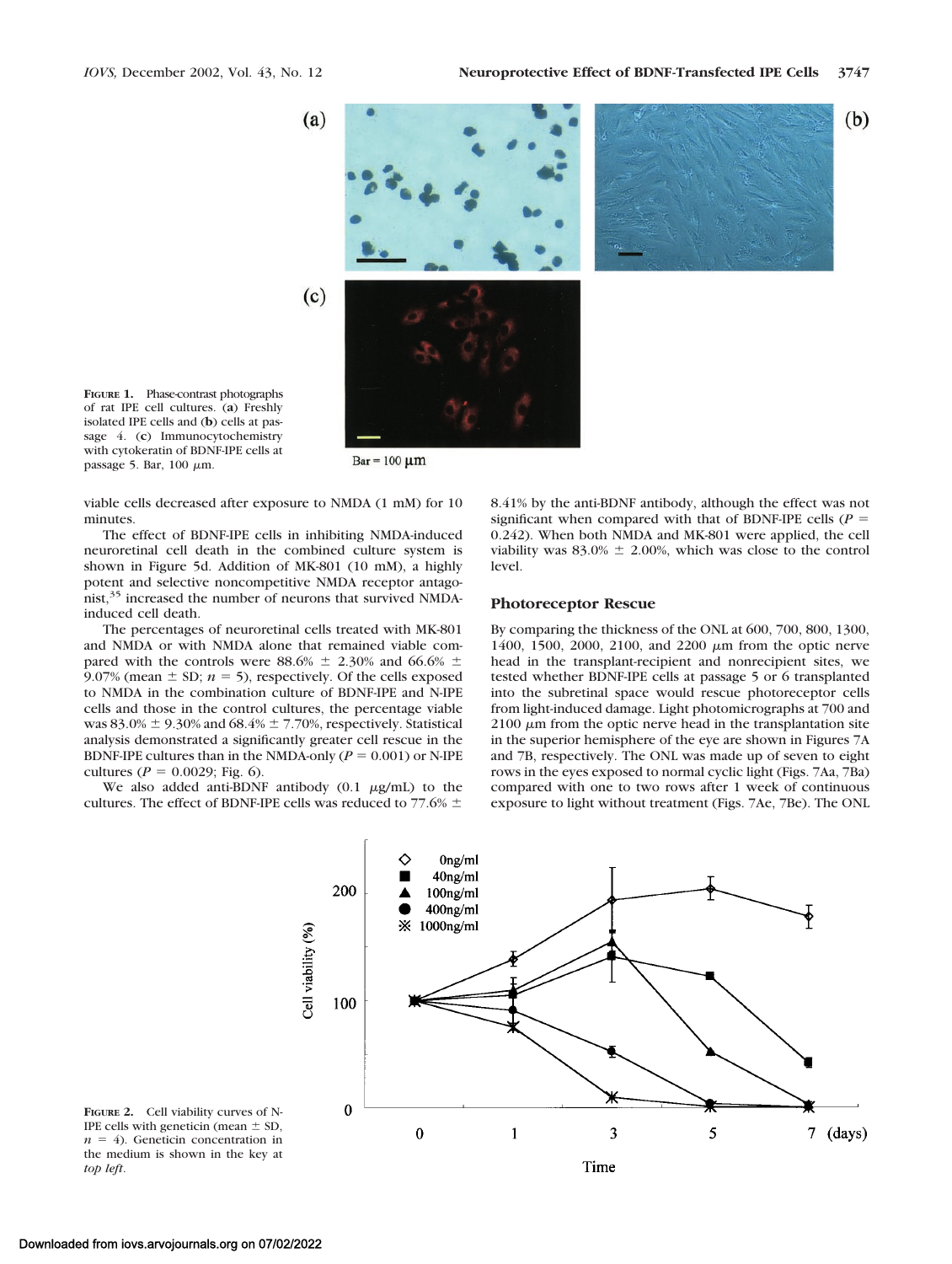

**FIGURE 3.** Results of RT-PCR of BDNF and  $\beta$ -actin genes of BDNF-IPE and N-IPE cells. P-1, -3, -5, -7, and -10 indicate passage of the cells; N, negative control in which PCR was performed without samples; M, 100-bp marker.

consisted of six to eight rows in eyes injected in the subretinal space with BDNF-IPE cells (Figs. 7Ab, 7Bb), but was reduced to two to three rows with the injection of N-IPE cells (Figs. 7Ac, 7Bc) and to one to three rows in vehicle-injected eyes (Figs. 7Ad, 7Bd). The outer plexiform layer (OPL) was also thinned and was present only in parts of the eyes with photoreceptor loss.

The thickness of the ONL in each group of rats is plotted in Figure 8. The thickness in the BDNF-IPE cell transplant-recipient retinas was thicker at all the measured points, and the differences at the sites of transplantation were significant. The differences were observed not only from the equator to the peripheral area but also toward the central area. Although the thickness of the ONL in the inferior retina of the BDNF-IPE– recipient eyes was thicker than that of the N-IPE– and vehicleinjected eyes, statistical analysis showed that the differences were not significant.

# **DISCUSSION**

It is widely accepted that ischemia produces central neuronal cell death, predominantly through a massive intracellular influx of  $Ca^{2+}$  and an excessive efflux of glutamate.<sup>36</sup> This cytotoxic mechanism operates by several different pathways, and the NMDA receptors, which are well-known glutamate receptors, play an important role. $37$  Some types of NMDA receptors are



**FIGURE 4.** Quantity of BDNF protein as determined by sandwich ELISA. The *x*-axis represents the passage of the cell, and the *y*-axis represents the amount of BDNF protein. Statistical analysis was performed with the Bonferroni-Dunnett test.  $*P < 0.0001$  (mean  $\pm$  SD,  $n = 4$ ).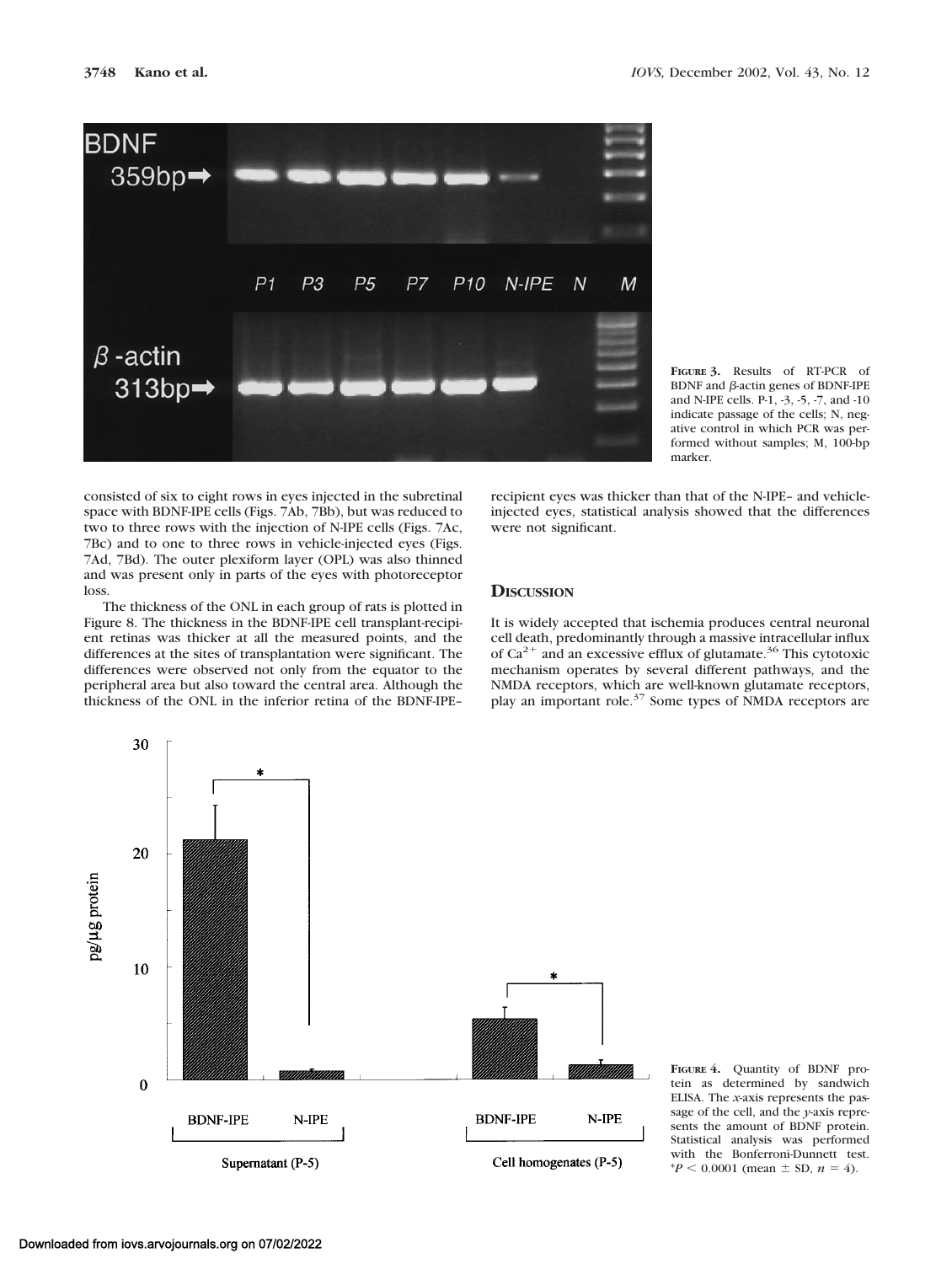

 $Bar = 100 \mu m$ 

**FIGURE 5.** (**a**) Method of combination culture of rat retinal cells and BDNF gene-transfected or nontransfected IPE cells. Retinal neurons obtained (**b**) just before treatment by trypan blue exclusion, (**c**) after application of NMDA and treatment with trypan blue, and (**d**) after combination culture with BDNF-IPE cells tested by trypan blue exclusion. (**b**,  $c$ , **d**) Magnification,  $\times$ 100.

expressed on rat retinal neurons, whereas all seven types of NMDA receptors are expressed on photoreceptor cells and amacrine cells.38 Thus, retinal neurons, such as ganglion, horizontal, amacrine, and bipolar cells are sensitive to ischemia, and application of glutamate or NMDA leads to delayed cell death.

Several growth factors or neurotrophic agents are known to promote the survival of neurons in the central and peripheral neuron systems including retinal neurons. However, the role of neurotrophins as survival factors for developing central nervous system (CNS) neurons has not been determined with certainty. BDNF, NGF, and ciliary neurotrophic factor (CNTF), when injected into the vitreous or the superior colliculus, have been reported to have a protective effect against ischemia and<br>light damage in retinal neurons.<sup>23,24,39-41</sup> In this study, we transfected BDNF cDNA into IPE cells and examined whether the cells express sufficient BDNF to protect retinal neurons against NMDA- or light-induced retinal cell death.

 $***$ 

**FIGURE 6.** Neuroprotective effect of N-IPE cells, BDNF gene-transfected IPE cells, and MK-801 against NMDAmediated retinal cell death. Control indicates the primary cultured rat retinal cells without treatment; MK-801, a highly potent and selective noncompetitive NMDA receptor antagonist; NMDA, N-IPE cells, a combination culture of rat retinal cells and nontransfected IPE cells; BDNF-IPE cells, a combination culture of the rat retinal cells and BDNF gene-transfected IPE cells; and BDNF-IPE+Ab, a combination culture of the rat retinal cells and BDNF gene-transfected IPE cells with anti-BDNF antibody. Statistical analysis was performed by the Bonferroni-Dunnett test.  $P < 0.05$ was considered significant. \**P* 0.01;  $*P < 0.05$  (mean  $\pm$  SD,  $n = 5$ ). Viability (%) indicates (unstained cells/all cells)  $\times$  100.

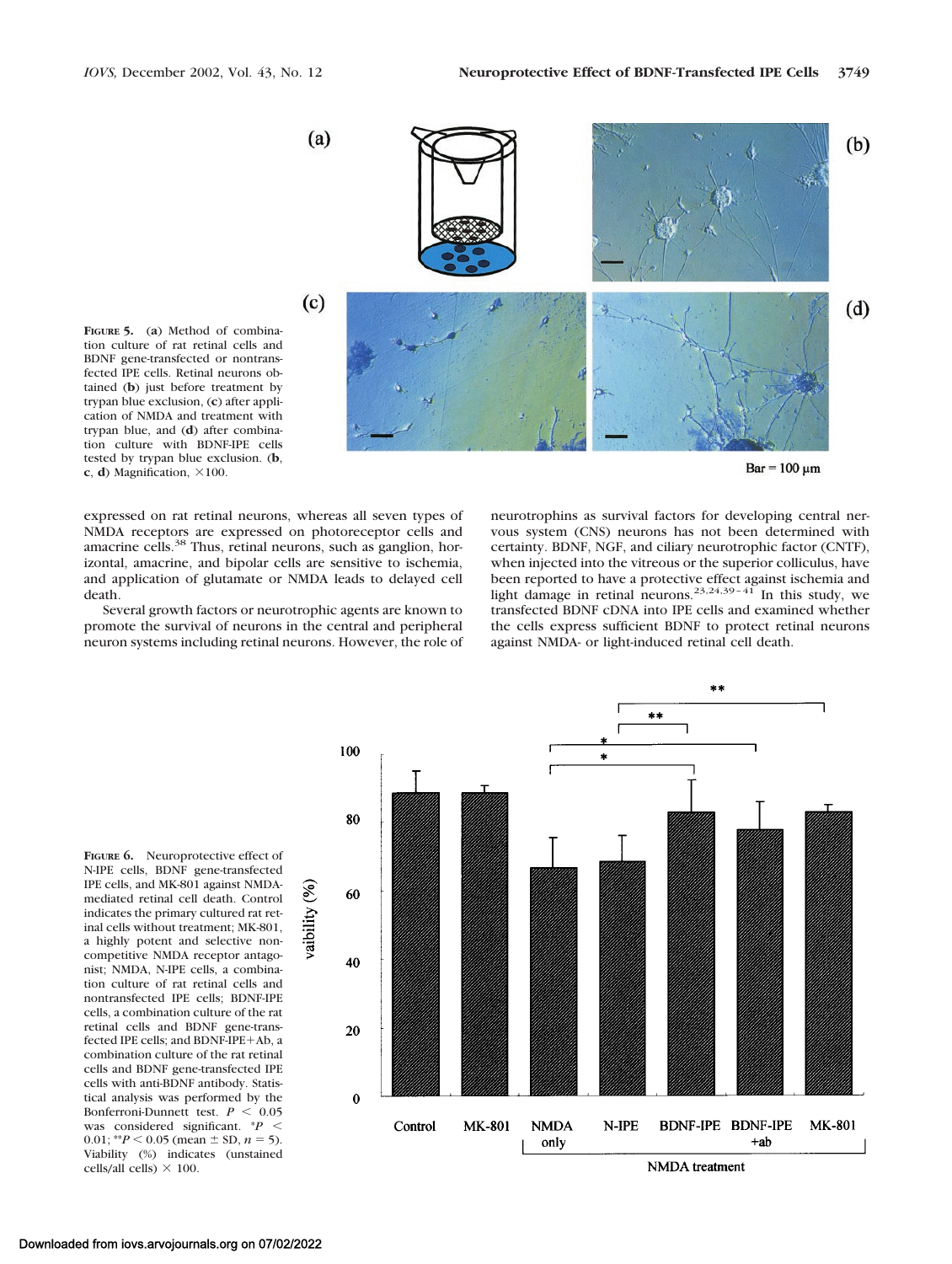

FIGURE 7. Light micrographs of rat retina taken (A) 700 and (B) 2100  $\mu$ m from the optic disc in the transplanted superior hemisphere of the eye. (**a**) Normal eye in cyclic light; (**b**) BDNF-IPE transplantation; (**c**) N-IPE transplantation; (**d**) vehicle injection; (**e**) untreated in constant light. INL, inner nuclear layer; IS, photoreceptor inner segments; ONL, outer nuclear layer; OS, photoreceptor outer segments; RPE, retinal pigment epithelium. Bar, 30  $\mu$ m.

To evaluate the neuroprotective effect of BDNF-IPE cells against NMDA-mediated neuronal death, we cultured BDNF-IPE or N-IPE cells with retinal neurons on a  $0.45$ - $\mu$ m microporous filter. Heth et al. $34$  reported that RPE cultures grown on a  $0.45$ - $\mu$ m microporous filter or conventional plastic secret an extracellular matrix at the basal surface and ingest isolated rod outer segments. However, RPE cells grown on filters are more cuboidal, form junctional complexes, and show more basal infoldings than RPE cells grown on plastic. N-IPE cells may form more native cell morphology on the filter and may secrete more factors, including neurotrophic factors, than do N-IPE cells grown on plastic. However, no significant protective effect was observed against NMDA-mediated neuroretinal cell death. Conversely, a statistically significant increase in survival of neuroretinal cells was observed when they were cultured

with BDNF-IPE cells. It should be noted that BDNF-IPE cells had almost the same neuronal protection as those treated with MK-801, a highly potent and selective noncompetitive NMDA receptor antagonist.

To evaluate the neuroprotective effect of BDNF-IPE cells against light-induced cell death, we measured the thickness of the ONL. When rats were placed in the constant light, a marked decrease of photoreceptor cells was observed.<sup>42</sup> In contrast, the ONL in rats receiving BDNF-IPE cell transplants was significantly better preserved than in those with vehicle injections or no treatment. There was a significant protective effect, even at 700, 800, or 2000 to 2200  $\mu$ m, in the superior hemisphere, even though light damage is greater in the superior retina.43 The ONL was thicker in the BDNF-IPE–injected retina than in the N-IPE– or vehicle-injected retinas at the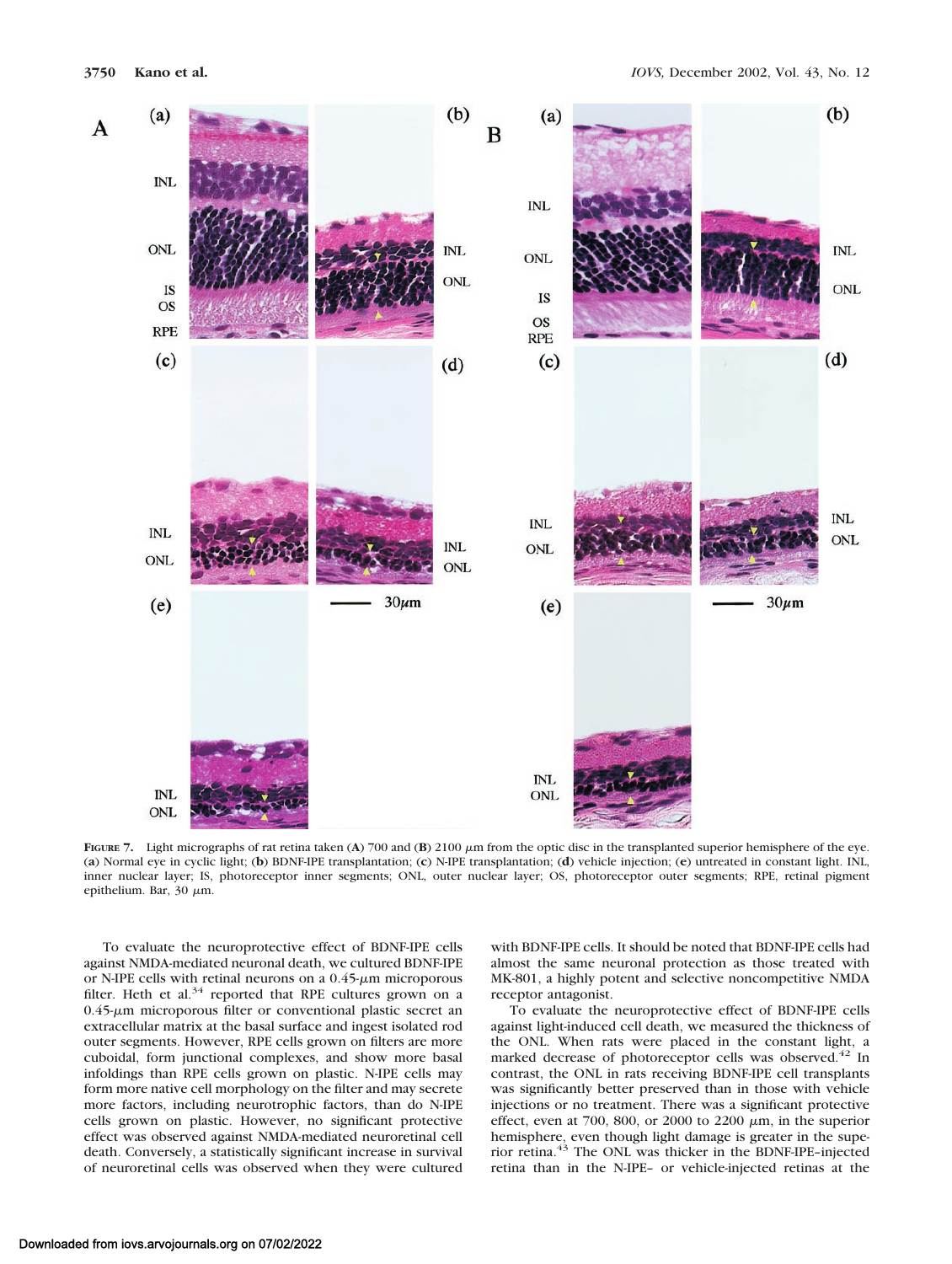# $ONL$  ( $\mu$ m)



**FIGURE 8.** The thickness of the ONL is shown. The *y*-axis represents the thickness of the ONL and the *x*-axis indicates the distance from the edge of optic nerve head. ( $\blacksquare$ ) Thickness of the ONL in rats treated with BDNF-IPE; ( $\boxtimes$ ) N-IPE; ( $\boxtimes$ ) vehicle only; ( $\Box$ ) no treatment. Superior hemisphere was the recipient of transplanted cells; inferior received no transplanted cells.  $*P < 0.05$ ;  $*P < 0.005$ ;  $*P < 0.0005$  (mean  $\pm$  SE, *n* = 5).

inferior site. These results suggest that the BDNF effect extends not only to the area of transplantation but also to other areas of the retina. These results may be explained by our in vitro experiments, in which we demonstrated that the expression of BDNF was prominent in both the cell homogenates and in the supernatant.

The N-IPE cells also tended to have a more protective effect against light damage than did vehicle injection or no treatment, although it was not significant at any regions examined. Schraermeyer et al.<sup>44</sup> reported that the protective effect against retinal degeneration in Royal College of Surgeons (RCS) rats was less effective with IPE cell transplantation than with RPE cell transplantation. The weaker protective effect of IPE cells in our experiments confirms their results, although the protective mechanism against light damage and retinal degeneration in RCS rats may be different.

Although the protective effects were less, the effect of vehicle injection alone was also somewhat more protective than nontransplantation, as Wen et al.<sup>45</sup> and Cao et al.<sup>46</sup> have reported. As we have reported, $47$  even vehicle injection may induce some cytokines at the region of transplantation, and some neurotrophic factors may be expressed in the area of the transplantation and may affect the results.

With the transfection of BDNF into IPE cells, some other neurotrophic factors may be enhanced. We examined for other neurotrophic factors or cytokines, including NT-3 and -4; NGF; IL-2, -4, and -6; and TNF- $\alpha$  in the BDNF-IPE cells by RT-PCR, but found no significant expression in these cells except bFGF (data not shown). The significant expression of bFGF may indicate that it serves as a second neurotrophic factor. Wexler et al.17 also reported that BDNF promotes the survival of rod

bipolar cells by enhancing the expression of bFGF through the TrkB receptor on Müller cells. To date, no evidence has been presented to show autocrine enhancement of the expression of bFGF in IPE cells. The transfection of the BDNF gene may enhance some neurotrophic network in the transfected cells. These findings may provide one reason that anti-BDNF antibody did not completely block the neuroretinal protection against NMDA.

These results, together with the previous reports that neurotrophic factors support the survival of the retinal cells against several types of damage, suggest that autologous IPE cell transplantation may have a protective effect in eyes with different types of retinal diseases when the transplanted cells are manipulated to express some neurotrophic factors.

Cell transplantation is an attractive therapeutic strategy that supplies the appropriate cells to treat some retinal diseases, such as retinitis pigmentosa and AMD. When cultured autologous IPE cells were transplanted into the subretinal space of monkeys, the cells remained there for at least 6 months.<sup>20</sup> The transplanted IPE cells did not show any proliferation or rejection in both monkeys<sup>20</sup> and humans.<sup>18,48</sup>

There have also been many reports on use of gene delivery for therapy for some eye diseases. Recombinant adenoviruses have been the main vector for delivering genes to the appropriate lesions.<sup>49-53</sup> One of the limitations of using the vector is the suppression of the expression of specific proteins.<sup>49-53</sup> Conversely, stable transfection of foreign genes by a noninfectious vector may continue the expression. In this respect, BDNF-IPE cells have a potential for improving neuroprotection of cells in autologous cell transplantation.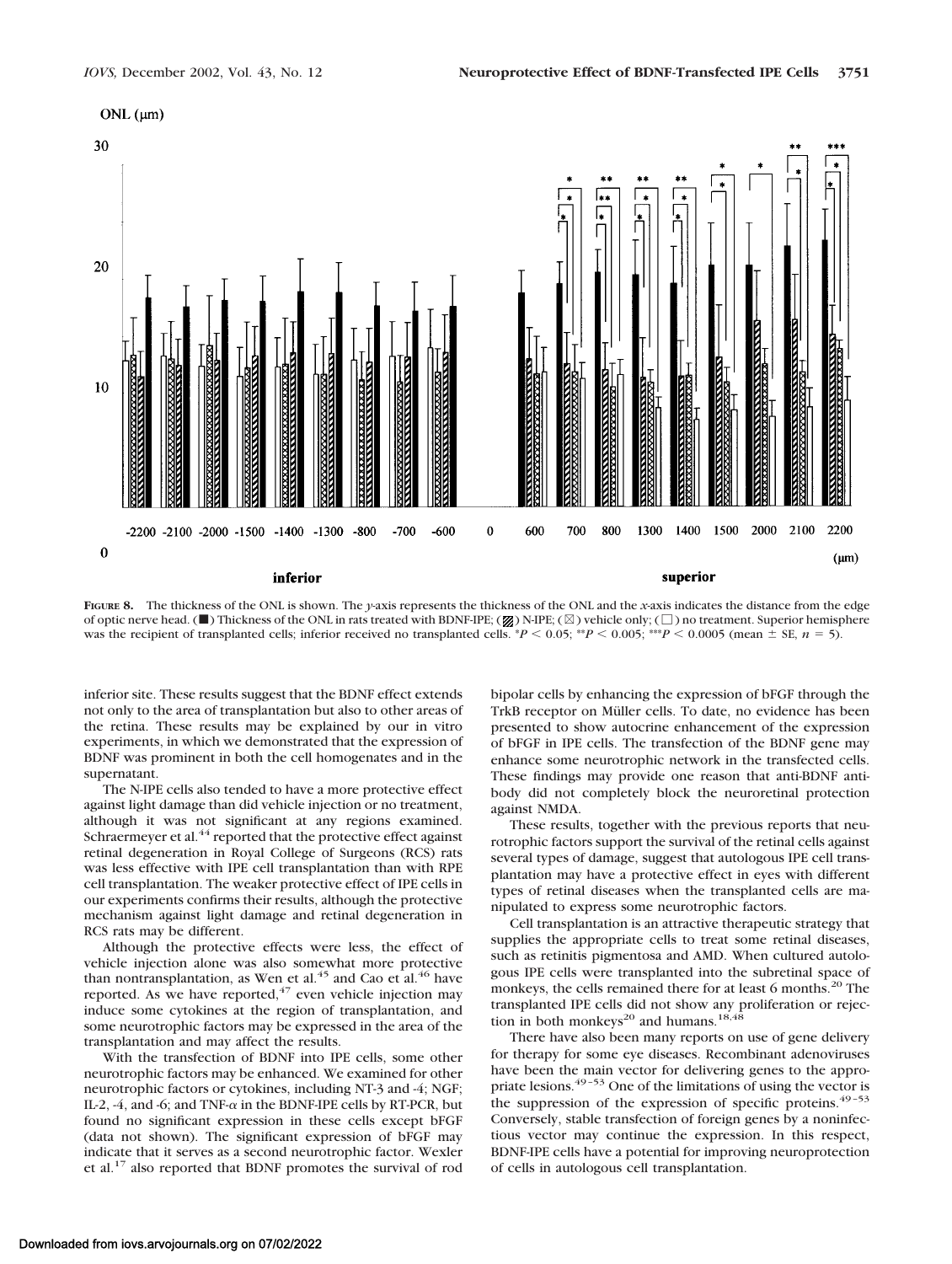#### *References*

- 1. Barde YA, Edgar D, Thoenen H. Purification of a new neurotrophic factor from mammalian brain. *EMBO J.* 1982;1:549–553.
- 2. Lessmann V. Neurotrophin-dependent modulation of glutamatergic synaptic transmission in the mammalian CNS. *Gen Pharmacol.* 1998;31:667–674.
- 3. Maisonpierre PC, Belluscio L, Friedman B, et al. NT-3, BDNF, and NGF in the developing rat nervous system: parallel as well as reciprocal patterns of expression. *Neuron.* 1990;5:501–509.
- 4. Leibrock J, Lottspeich F, Hohn A, et al. Molecular cloning and expression of brain-derived neurotrophic factor. *Nature.* 1989; 341:149–152.
- 5. Hofer MM, Barde YA. Brain-derived neurotrophic factor prevents neuronal death in vivo. *Nature.* 1988;331:261–262.
- 6. Alderson RF, Alterman AL, Barde YA, Lindsay RM. Brain-derived neurotrophic factor increases survival and differentiated functions of rat septal cholinergic neurons in culture. *Neuron.* 1990;5:297– 306.
- 7. Hyman C, Hofer M, Barde YA, et al. BDNF is a neurotrophic factor for dopaminergic neurons of the substantia nigra. *Nature.* 1991; 350:230–232.
- 8. Lindvall O, Ernfors P, Bengzon J, et al. Differential regulation of mRNAs for nerve growth factor, brain-derived neurotrophic factor, and neurotrophin 3 in the adult rat brain following cerebral ischemia and hypoglycemic coma. *Proc Natl Acad Sci USA.* 1992;89: 648–652.
- 9. Phillips HS, Hains JM, Armanini M, et al. BDNF mRNA is decreased in the hippocampus of individuals with Alzheimer's disease. *Neuron.* 1991;7:695–702.
- 10. Carmignoto G, Maffei L, Candeo P, Canella R, Comelli C. Effect of NGF on the survival of rat retinal ganglion cells following optic nerve section. *J Neurosci.* 1989;9:1263–1272.
- 11. Mey J, Thanos S. Intravitreal injections of neurotrophic factors support the survival of axotomized retinal ganglion cells in adult rats in vivo. *Brain Res.* 1993;602:304–317.
- 12. Mansour-Robaey S, Clarke DB, Wang YC, Bray GM, Aguayo AJ. Effects of ocular injury and administration of brain-derived neurotrophic factor on survival and regrowth of axotomized retinal ganglion cells. *Proc Natl Acad Sci USA.* 1994;91:1632–1636.
- 13. Johnson JE, Barde YA, Schwab M, Thoenen H. Brain-derived neurotrophic factor supports the survival of cultured rat retinal ganglion cells. *J Neurosci.* 1986;6:3031–3038.
- 14. Thanos S, Vanselow J. The effect of central and peripheral neuroglia on the regeneration of the optic nerve [in German]. *Fortschr Ophthalmol.* 1989;86:172–175.
- 15. Meyer-Franke A, Kaplan MR, Pfrieger FW, Barres BA. Characterization of the signaling interactions that promote the survival and growth of developing retinal ganglion cells in culture. *Neuron.* 1995;15:805–819.
- 16. Cellerino A, Pinzon-Duarte G, Carroll P, Kohler K. Brain-derived neurotrophic factor modulates the development of the dopaminergic network in the rodent retina. *J Neurosci.* 1998;18:3351– 3362.
- 17. Wexler EM, Berkovich O, Nawy S. Role of the low-affinity NGF receptor (p75) in survival of retinal bipolar cells. *Vis Neurosci.* 1998;15:211–218.
- 18. Abe T, Yoshida M, Tomita H, et al. Auto iris pigment epithelial cell transplantation in patients with age-related macular degeneration: short-term results. *Tohoku J Exp Med.* 2000;191:7–20.
- 19. Kano T, Yoshida M, Abe T, et al. The visual function of cultured auto iris pigment epithelial cell transplantation in patients with age-related macular degeneration in short time periods [ARVO Abstract]. *Invest Ophthalmol Vis Sci.* 2000;41(4):**S**853. Abstract nr 4530.
- 20. Abe T, Tomita H, Kano T, et al. Autologous iris pigment epithelial cell transplantation in monkey subretinal region. *Curr Eye Res.* 2000;20:268–275.
- 21. Faktorovich EG, Steinberg RH, Yasumura D, Matthes MT, LaVail MM. Photoreceptor degeneration in inherited retinal dystrophy delayed by basic fibroblast growth factor. *Nature.* 1990;347:83– 86.
- 22. Faktorovich EG, Steinberg RH, Yasumura D, Matthes MT, LaVail MM. Basic fibroblast growth factor and local injury protect photoreceptors from light damage in the rat. *J Neurosci.* 1992;12:3554– 3567.
- 23. LaVail MM, Unoki K, Yasumura D, et al. Multiple growth factors, cytokines, and neurotrophins rescue photoreceptors from the damaging effects of constant light. *Proc Natl Acad Sci USA.* 1992; 89:11249–11253.
- 24. Unoki K, LaVail MM. Protection of the rat retina from ischemic injury by brain-derived neurotrophic factor, ciliary neurotrophic factor, and basic fibroblast growth factor. *Invest Ophthalmol Vis Sci.* 1994;35:907–915.
- 25. Abe T, Durlu YK, Tamai M. The properties of retinal pigment epithelial cells in proliferative vitreoretinopathy compared with cultured retinal pigment epithelial cells. *Exp Eye Res.* 1996;63: 201–210.
- 26. Kean EL, Hara S, Lentrichia BB. Binding of neoglycoproteins by the chick pigment epithelial cell in culture. *Vision Res.* 1981;21:133– 135.
- 27. Kashii S, Takahashi M, Mandai M, et al. Protective action of dopamine against glutamate neurotoxicity in the retina. *Invest Ophthalmol Vis Sci.* 1994;35:685–695.
- 28. Takeda A, Onodera H, Sugimoto A, et al. Coordinated expression of messenger RNAs for nerve growth factor, brain-derived neurotrophic factor and neurotrophin-3 in the rat hippocampus following transient forebrain ischemia. *Neuroscience.* 1993;55:23–31.
- 29. Belldegrun A, Tso CL, Sakata T, et al. Human renal carcinoma line transfected with interleukin-2 and/or interferon alpha gene(s): implications for live cancer vaccines. *J Natl Cancer Inst.* 1993;85: 207–216.
- 30. Abe T, Tomita H, Tamai M. Gene expression of the phosducin-like protein in the retina. *Ophthalmic Res.* 1998;30:74–83.
- 31. Maisonpierre PC, Le Beau MM, Espinosa RD, et al. Human and rat brain-derived neurotrophic factor and neurotrophin-3: gene structures, distributions, and chromosomal localizations. *Genomics.* 1991;10:558–568.
- 32. Abe T, Sato M, Tamai M. Dedifferentiation of the retinal pigment epithelium compared with the proliferative membranes of proliferative vitreoretinopathy. *Curr Eye Res.* 1998;17:1103–1109.
- 33. Jolivet-Reynaud C, Dalbon P, Viola F, et al. HCV core immunodominant region analysis using mouse monoclonal antibodies and human sera: characterization of major epitopes useful for antigen detection. *J Med Virol.* 1998;56:300–309.
- 34. Heth CA, Yankauckas MA, Adamian M, Edwards RB. Characterization of retinal pigment epithelial cells cultured on microporous filters. *Curr Eye Res.* 1987;6:1007–1019.
- 35. Holohean AM, Hackman JC, Davidoff RA. Mechanisms involved in the metabotropic glutamate receptor-enhancement of NMDA-mediated motoneurone responses in frog spinal cord. *Br J Pharmacol.* 1999;126:333–341.
- 36. Choi DW, Koh JY, Peters S. Pharmacology of glutamate neurotoxicity in cortical cell culture: attenuation by NMDA antagonists. *J Neurosci.* 1988;8:185–196.
- 37. Brandstatter JH, Hartveit E, Sassoe-Pognetto M, Wassle H. Expression of NMDA and high-affinity kainate receptor subunit mRNAs in the adult rat retina. *Eur J Neurosci.* 1994;6:1100–1112.
- 38. Hamassaki-Britto DE, Hermans-Borgmeyer I, Heinemann S, Hughes TE. Expression of glutamate receptor genes in the mammalian retina: the localization of GluR1 through GluR7 mRNAs. *J Neurosci.* 1993;13:1888–1898.
- 39. LaVail MW, Yasumura D, Matthes MT, et al. Protection of mouse photoreceptors by survival factors in retinal degenerations. *Invest Ophthalmol Vis Sci.* 1998;39:592–602.
- 40. Ma YT, Hsieh T, Forbes ME, Johnson JE, Frost DO. BDNF injected into the superior colliculus reduces developmental retinal ganglion cell death. *J Neurosci.* 1998;18:2097–2107.
- 41. Di Polo A, Aigner LJ, Dunn RJ, Bray GM, Aguayo AJ. Prolonged delivery of brain-derived neurotrophic factor by adenovirus-infected Müller cells temporarily rescues injured retinal ganglion cells. *Proc Natl Acad Sci USA.* 1998;95:3978–3983.
- 42. Noell WK, Walker VS, Kang BS, Berman S. Retinal damage by light in rats. *Invest Ophthalmol Vis Sci.* 1966;5:450–473.